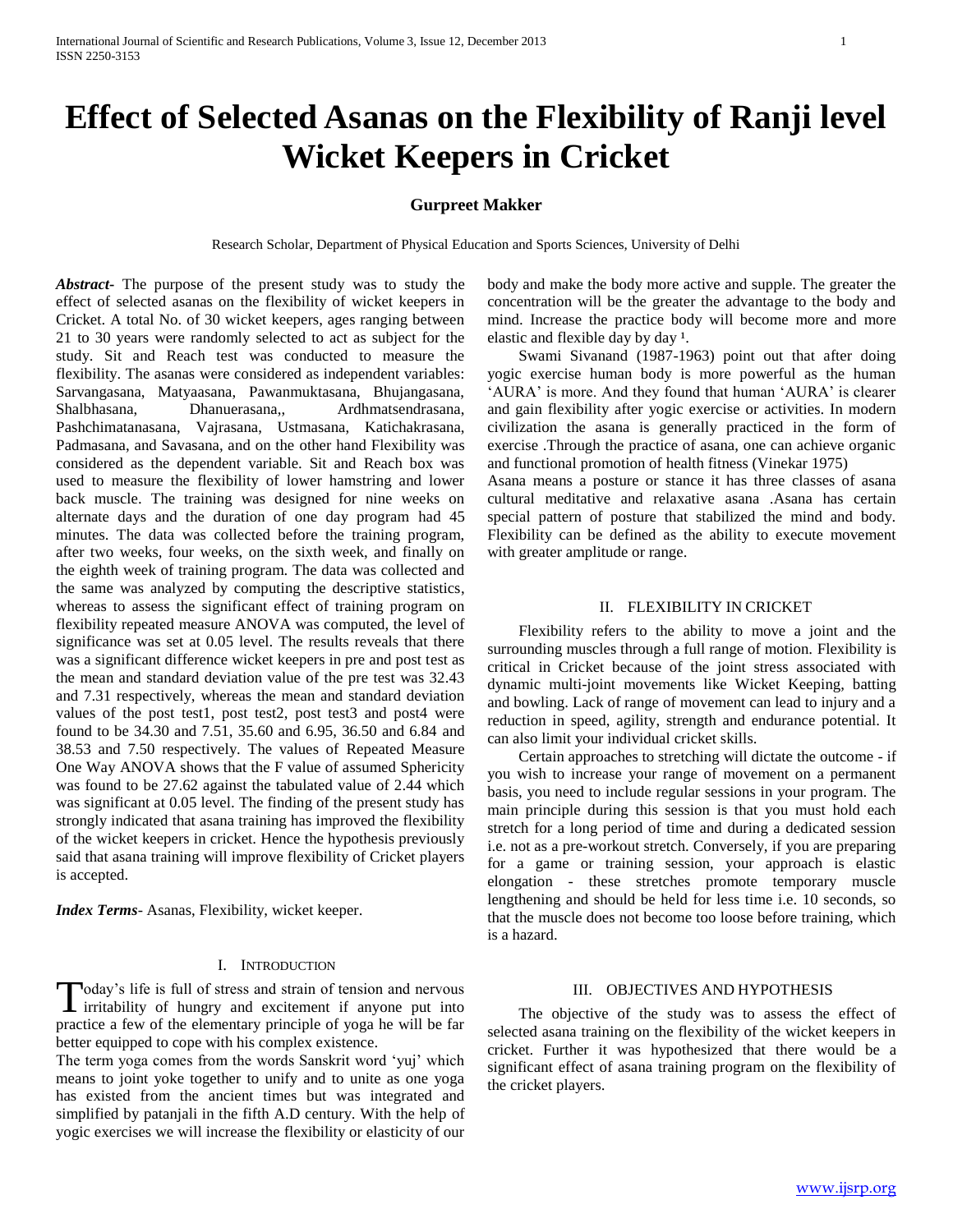## IV. PROCEDURE AND METHODOLOGY

 A total No. of 30 wicket keepers from cricket, with age ranging between 21 to 30 years of age, with Ranji Trophy as minimum level of participation were randomly selected to act as subject for the study. The scholar selected the flexibility as a dependant variable. Sit and Reach test was conducted to measure the flexibility. The asana were considered as independent variables. Sit and Reach box was used to measure the flexibility of lower hamstring and lower back muscle. The training was designed for nine weeks on alternate days and the duration of one day program had 45 minutes. The data was collected before the training program, after two weeks, four weeks, on the sixth week, and finally on the eighth week of training program. The data was collected and the same was analyzed by computing the descriptive statistics, whereas to assess the significant effect of training program on flexibility repeated measure ANOVA was computed the level of significance was set at 0.05 level.

## V. RESULTS AND DISCUSSIONS

 The appropriate statistical techniques were employed and the results pertaining have been presented in the following tables:

## **Table-1: Descriptive Statistics of Pre test and Post tests on Sit & Reach Test.**

|         | <b>Mean</b> | <b>Std. Deviation</b> | N  |
|---------|-------------|-----------------------|----|
| pretest | 32.43       | 7.305                 | 30 |
| post1   | 34.30       | 7.507                 | 30 |
| post2   | 35.60       | 6.946                 | 30 |
| post3   | 36.50       | 6.842                 | 30 |
| post4   | 38.53       | 7.500                 | 30 |

 Table no.1 depicts the values for descriptive statistics of the pre and post for the sit and reach test, which shows that the mean and standard deviation value of the pre test is found to be 32.43 and 7.31 respectively, whereas the mean and standard deviation values of the post test 1, post test 2, post test 3 and post test 4 are found to be 34.30 and 7.51, 35.60 and 6.945, 36.50 and 6.84 and 38.53 and 7.50 respectively

## **Table-2: Mauchly's Test of Sphericity**

|                  | Table-4. Magdiny 3 Test of Billetten |                |                   |      |    |      |             |        |        |  |
|------------------|--------------------------------------|----------------|-------------------|------|----|------|-------------|--------|--------|--|
| Within<br>Effect | Subjects                             | Mauchly's<br>W | Approx.<br>Square | Chi- | df | Sig. | Epsilon     |        |        |  |
|                  |                                      |                |                   |      |    |      | Greenhouse- | Huvnh- | Lower- |  |
|                  |                                      |                |                   |      |    |      | Geisser     | Feldt  | bound  |  |
| Sit and Reach    |                                      | 616            | 13.271            |      |    | .151 | .812        | .927   | .250   |  |

 Table No.2 depicts the values for Mauchley's test of Sphericity for sit and reach test, which shows that the HuynhFeldt value of Sphericity was found to be 0.927 which is closer to 1, hence the data is applicable for the test to be analyze

|                 | Source                    | Type III Sum of<br><b>Squares</b> | df      | Mean Square | F      | Sig. |
|-----------------|---------------------------|-----------------------------------|---------|-------------|--------|------|
|                 | <b>Sphericity Assumed</b> | 631.560                           |         | 157.890     | 27.615 | .000 |
|                 | Greenhouse-Geisser        | 631.560                           | 3.250   | 194.336     | 27.615 | .000 |
| Sit and Reach   | Huynh-Feldt               | 631.560                           | 3.709   | 170.299     | 27.615 | .000 |
|                 | Lower-bound               | 631.560                           | 1.000   | 631.560     | 27.615 | .000 |
| Error           | <b>Sphericity Assumed</b> | 663.240                           | 116     | 5.718       |        |      |
| (Sit and Reach) | Greenhouse-Geisser        | 663.240                           | 94.245  | 7.037       |        |      |
|                 | Huynh-Feldt               | 663.240                           | 107.547 | 6.167       |        |      |
|                 | Lower-bound               | 663.240                           | 29.000  | 22.870      |        |      |

 Table no.3 indicates the values of Repeated Measure One Way ANOVA of within Subjects. Which shows that the F value of assumed Sphericity was found to be 27.615 against the tabulated value of 2.44 which is significant at 0.05 level

| Table-4: Post Hoc analysis of Sit & Reach Test for Pre test and Post Tests |  |  |  |  |  |  |  |  |  |  |
|----------------------------------------------------------------------------|--|--|--|--|--|--|--|--|--|--|
|----------------------------------------------------------------------------|--|--|--|--|--|--|--|--|--|--|

| $\left( \Gamma \right)$<br>Sit & reach test | U.<br>Sit & reach test | Mean Difference<br>$(I-J)$ | Std. Error | Sig.  |
|---------------------------------------------|------------------------|----------------------------|------------|-------|
|                                             |                        | $-1.867$                   | 0.728      | 0.158 |
|                                             |                        | $-3.167$                   | 0.670      | 0.001 |
|                                             |                        | $-4.067$                   | 0.741      | 0.000 |
|                                             |                        | $-6.100^{\circ}$           | 0.725      | 0.000 |
|                                             |                        | $-1.300$                   | 0.547      | 0.243 |
|                                             |                        |                            |            |       |